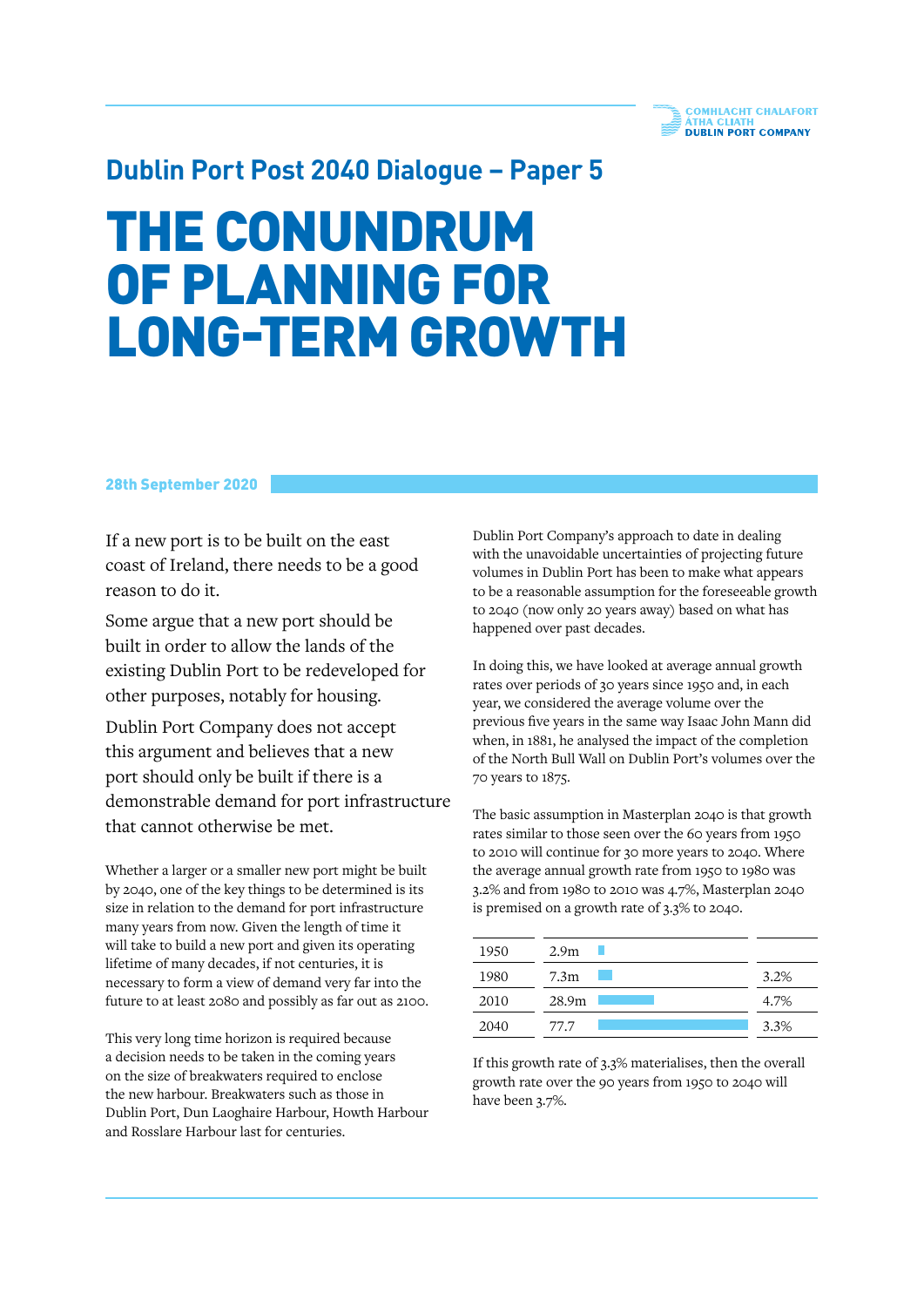We are now one third of the way into the 30 year period from 2010 to 2040 and, by end 2019, the average annual growth rate over the nine years since 2010 has been 2.5%. Given that these nine years included the five years of recession after 2008, this is a high rate of growth. At an average annual rate of growth of 2.5%, volumes would double in 28 years; at 3.3%, a doubling would take just 21 years.

The country has now rapidly fallen into recession in a matter of months, and without knowing how long the recovery period might be, the 3.3% growth rate may turn out to be on the high side. However, as a figure for planning the capacity required 20 years from now, it is undoubtedly better to plan on the high side and to be ready to construct projects as and when they are required even if this turns out to be later than assumed at the outset.

Whereas the 3.3% growth rate seems to be a reasonable figure for planning purposes over the remaining 20 years to 2040, it is entirely implausible that compounding growth at such a high level can continue indefinitely.

For example, if the level of growth we have seen in the 69 years from 1950 to 2019 continued for another 69 years to 2088, then Dublin Port would need to have the capacity to handle 456m tonnes. This is almost equal to the 469m tonnes handled by Europe's largest port, Rotterdam, in 2019.

Even more implausibly, if the projected growth over the 90 years to 2040 continued for another 90 years beyond that out to 2130, then volumes would rise to 2,076m tonnes, more than four times Rotterdam's 2019 volumes.

Considering growth rates over very long periods is an academic exercise until decisions have to be made on the scale of port projects to be built. There comes a point in any large infrastructure project where the decision has to be made to build it, or not.

Dublin Port Company believes that the longer we can put off the decision to build a new port, the better. The implausibility of the continuation of historically high levels of growth long into the future suggests that there will come a time when there will be a decoupling of growth in port volumes from economic growth. At this point, port volumes will plateau or grow only very slowly over time.

#### **If historic growth from 1950 to 2019 were to continue for the next 69 years …** Growth tonnes





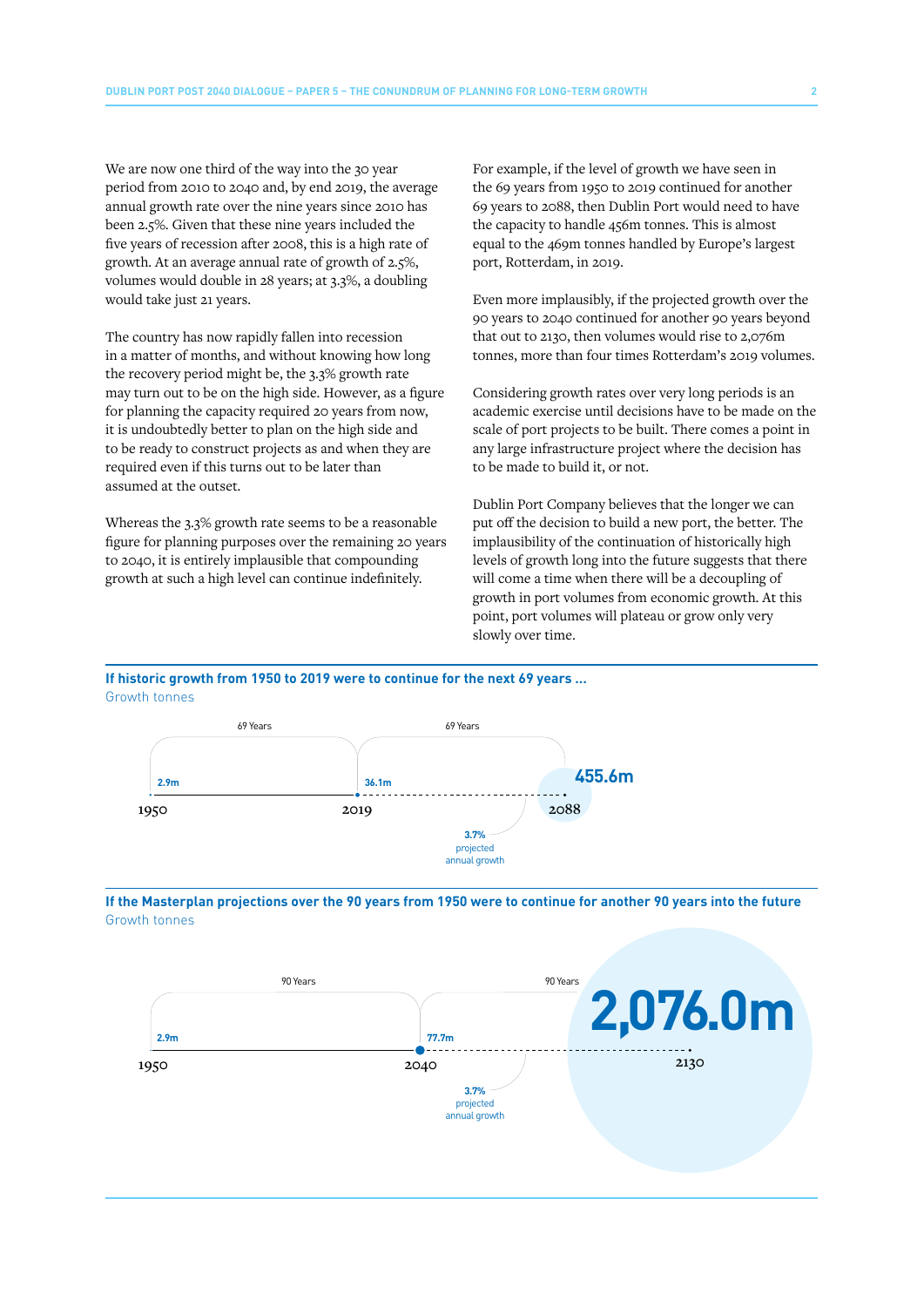Where in decades past, there was an inexorable link between growth in energy consumption and economic growth, this link has very considerably weakened in recent years. For example, the size of the economy as measured by real GDP (however unreliable GDP has become as a measure in recent years) increased by 248% between 1995 and 2018, while energy consumption increased by only 38%. Over the same period greenhouse gas emissions were almost flat, increasing by just 3% in 23 years.

In stark contrast to energy and greenhouse gases, the volume of cargo through Dublin Port grew by 220% between 1995 and 2018 equivalent to an average annual growth rate of 3.5%.

#### **Comparison of trends in Dublin Port with selected national trends, 1995 to 2018**



There is a plausible argument that cargo volume growth will slow down because future economic growth will be driven far more by trade in services than by trade in goods. However, we have had a high value and low volume pharma sector, a burgeoning ICT sector and a large aviation leasing sector for many years already, all contributing significantly to economic growth, and yet cargo volumes through Dublin Port have continued to grow at a high rate. This is because Ireland produces little of what it consumes and domestic demand drives large volumes of imports. Domestic demand is itself driven by population and Ireland's population has increased substantially in recent decades.

For example, over the 23 years from 1995 to 2018, the population of the country grew by 35% from 3.6m in 1995 to 4.9m in 2018. This growth came both from natural increase (61%) and net immigration (39%).

#### **Population growth in Ireland (1995 to 2018)**



With population growth projected to continue to at least 2040, it is entirely possible that the level of volume growth projected in Masterplan 2040 may yet materialise, notwithstanding the 2008 and 2020 recessions.

This points to the conundrum at the core of planning long lead time projects to deliver port infrastructure. How can you reliably forecast demand levels far into the future to allow you to determine the scale of what is to be built? It is all too easy to get it wrong.

This conundrum is faced not only by Dublin Port Company but also by those who propose that a new port should be built in order to make Dublin Port's 260 hectares of land available for redevelopment.

Dublin Port Company's approach to long-term planning is to be prepared to build the infrastructure required for projected future volumes but only to commit to major construction projects closer to the time of need when there is less uncertainty about the level of future demand. The longer major projects can be deferred, the better.

If a new port is to be built by 2040, what size should it be?

We have termed the suggested replacement port DP2.0 and have estimated its required scale as follows.

The throughput projected in 2040, which Masterplan 2040 seeks to provide capacity for, is 77m gross tonnes. This target capacity is driven by the assumed annual average growth rate of 3.3% over 30 years.

Based on the belief that volume cannot grow indefinitely at such a rate, we have assumed that the unitised modes of Ro-Ro and Lo-Lo continue to increase at the lower rate of 1.5% per annum for the 40 years from 2040 to 2080 and that non-unitised modes plateau with zero growth from 2040 to 2080. This would suggest that DP2.0 should have a capacity to handle 134m gross tonnes.